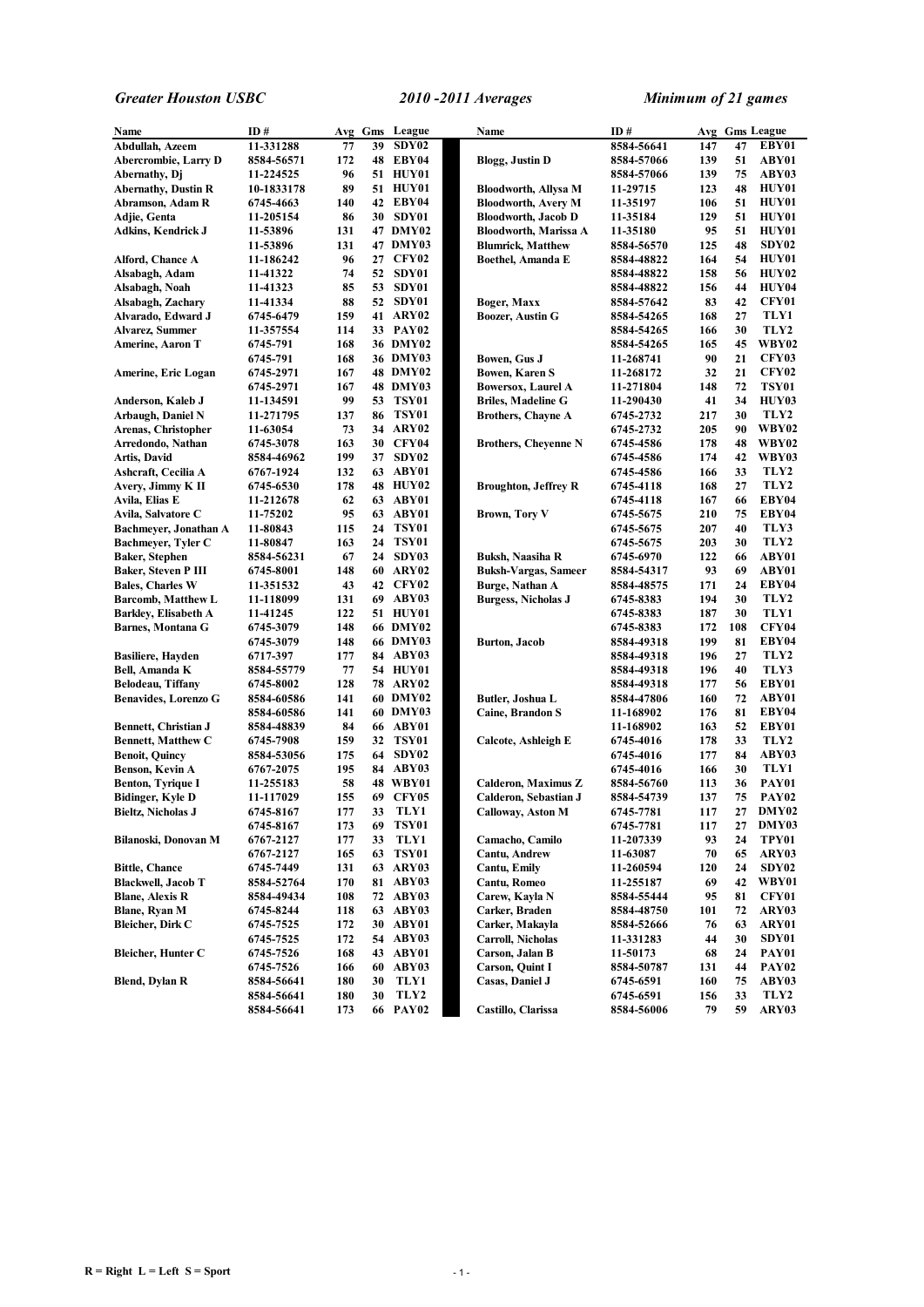| Name                            | ID#                   |     |    | Avg Gms League    | Name                        | ID#                      |     |     | Avg Gms League    |
|---------------------------------|-----------------------|-----|----|-------------------|-----------------------------|--------------------------|-----|-----|-------------------|
| Castillo, Daniel C              | 11-50185              | 91  |    | <b>30 PAY01</b>   | Earles, Shannon M           | 8584-55746               | 172 | 40  | <b>CFY04</b>      |
| Castro, Carla                   | 11-80853              | 91  |    | 36 TPY01          | Easley, Johathan E          | 8584-57643               | 85  | 36  | CFY01             |
| Castro, Isabella                | 11-80863              | 69  |    | 36 TPY01          | Easley, Joshua A            | 11-268138                | 43  | 33  | CFY01             |
| Chandra, Patricia               | 8584-55730            | 161 | 81 | TSY01             | <b>Easley, Thomas</b>       | 8584-46947               | 128 | 63  | SDY02             |
|                                 | 8584-55730            | 155 | 30 | TLY1              | <b>Edwards, Dayton R</b>    | 6745-7912                | 143 | 69  | DMY02             |
| Chapa, Joshua R                 | 6717-118              | 206 | 32 | TLY2              |                             | 6745-7912                | 143 | 69  | DMY03             |
|                                 | 6717-118              | 204 | 43 | TLY3              | <b>Edwards, Dominique R</b> | 6745-1324                | 189 | 66  | DMY02             |
| <b>Charles, Rosie A</b>         | 6745-8231             | 142 |    | 66 ABY01          |                             | 6745-1324                | 189 | 66  | DMY03             |
| <b>Chechel, Derek</b>           | 11-134609             | 134 | 50 | TSY01             | Eisemann, Jeffrey (Kendall) | 6745-3917                | 161 | 69  | PAY <sub>02</sub> |
| <b>Chirinos, Javier</b>         | 11-185508             | 168 |    | 57 CFY03          | Eisemann, Jeremy Kalub      | 6745-7471                | 137 | 75  | PAY <sub>02</sub> |
| Chiu. Michael K                 | 6745-8342             | 195 |    | 84 ABY03          | Elizondo, Benjamin          | 11-266804                | 74  | 33  | ABY01             |
| Clark, Joshua D                 | 8584-57955            | 64  |    | 74 TSY01          | Elizondo, Christian J       | 11-209331                | 80  | 54  | ABY01             |
| <b>Cleary, Scott M</b>          | 11-259243             | 73  |    | 21 PAY02          | Elliott, James M            | 10-1799839               | 197 | 81  | ABY03             |
|                                 | 8584-47700            | 115 |    | <b>84 TSY01</b>   |                             | 8584-58418               | 58  | 42  | CFY01             |
| Cline, Crystal J                |                       | 105 |    | 33 PAY01          | Ellis, Dusty R              |                          | 150 | 69  | DMY02             |
| Coffer, Isaac                   | 11-259221             |     |    |                   | <b>Elsner, Russell J</b>    | 6745-6429                |     |     |                   |
| Coggins, Sean R                 | 6745-5367             | 149 |    | 57 TSY01          |                             | 6745-6429                | 150 | 69  | DMY03             |
| Cole, Camden C                  | 8584-57754            | 104 |    | 84 ABY03          | <b>Escamilla, Destiny A</b> | 8584-53781               | 117 | 26  | TSY01             |
| Coleman, Donna                  | 11-267038             | 71  |    | 53 ARY01          | Etskovitz, Amanda L         | 11-271817                | 92  | 80  | <b>TSY01</b>      |
| Compean, Michael                | 11-194412             | 114 |    | 31 ARY02          | <b>Etskovitz, Brandon R</b> | 11-186315                | 139 | 75  | TSY01             |
| Cook, Karissa N                 | 8584-52667            | 94  |    | <b>65 ARY03</b>   | Etskovitz, Jamie A          | 11-271820                | 100 | 37  | TSY01             |
| Cook, Sara L                    | 6745-6469             | 99  |    | 21 ARY02          | Evans, Carlee A             | 11-311041                | 73  | 24  | HUY03             |
| Cooke, Charles M                | 11-75689              | 135 |    | 84 ABY03          | <b>Farmer, Briley</b>       | 8584-46963               | 180 | 27  | SDY <sub>02</sub> |
| Correa, Joseph A                | 8584-55877            | 148 |    | 69 ARY02          | <b>Ferguson, Tommy</b>      | 11-186291                | 174 | 93  | WBY02             |
| Couch, Zachary D                | 8584-49211            | 127 |    | 72 TSY01          |                             | 11-186291                | 168 | 30  | TLY <sub>2</sub>  |
| Crawford, Kaylynn               | 8584-48751            | 95  |    | 42 ARY03          | Fieldcamp, Chris L          | 8584-52765               | 143 | 21  | ABY03             |
| Cruz, Bianca                    | 8584-55878            | 106 |    | 55 ARY02          | Finol, Diego A              | 11-340421                | 118 | 36  | <b>TSY01</b>      |
| Culp, Jim J                     | 11-224552             | 85  |    | 51 HUY01          | <b>Fisher, Chelsea</b>      | 6745-6719                | 117 | 78  | EBY03             |
| Culp, Mary M                    | 11-224554             | 86  |    | <b>45 HUY01</b>   | <b>Fisher, Kerstan</b>      | 6745-6720                | 133 | 75  | EBY04             |
| Cunningham, Landen              | 11-63116              | 124 |    | 39 ARY02          | <b>Fisher, Terien D</b>     | 11-116940                | 102 | 69  | EBY03             |
| Dahringer, Travis A             | 6745-2393             | 183 | 57 | SDY <sub>02</sub> | Flanery, Breanna M          | 11-33954                 | 108 | 51  | HUY01             |
| Davila, Veronica                | 6745-4791             | 151 |    | <b>45 ARY02</b>   | Flanery, Elijah R           | 11-224566                | 103 | 51  | HUY01             |
| Davis, Bastian S                | 8584-55781            | 108 |    | 54 HUY01          | Flores, Brandi M            | 6745-5701                | 153 | 33  | EBY04             |
| Davis, Bobby R Jr               | 8584-52668            | 108 |    | 45 ARY03          | Fontz, Jake                 | 11-224572                | 72  | 45  | <b>HUY01</b>      |
| Davis, Julian A                 | 11-246469             | 32  |    | <b>56 ARY01</b>   | Fontz, Ty K                 | 6745-6057                | 112 | 48  | HUY01             |
| Davis, Laurice R                | 8584-55780            | 111 |    | 54 HUY01          | Ford, Charlotte             | 8584-52671               | 90  | 42  | ARY03             |
| Dawson, Christopher R           | 6745-7410             | 123 |    | 54 HUY01          | <b>Fowler, Nicholas</b>     | 8584-55074               | 134 | 36  | SDY <sub>02</sub> |
| Dawson, Gregory R               | 8584-52234            | 79  |    | 54 HUY01          | Franco, Shelbee P           | 11-351511                | 100 | 27  | ABY03             |
| Day, Braeden W                  | 8584-58421            | 100 |    | <b>78 CFY01</b>   | Frank, Jean P               | 11-182149                | 93  | 27  | TPY01             |
| Deason, Faith M                 | 11-340417             | 68  |    | 36 TSY01          | Fravel, Bryce T             | 8584-53094               | 105 | 27  | TLY1              |
| Deason, John R                  | 11-340420             | 141 | 39 | TSY01             | Freeman, Julia M            | 6745-6038                | 187 | 27  | COY <sub>02</sub> |
| Dela Garza, Aaron               | 11-63136              | 71  |    | 67 ARY03          |                             | 6745-6038                | 176 | 56  | HUY04             |
| Dela Garza, Adrian I            | 11-63144              | 76  |    | 61 ARY03          |                             | 6745-6038                | 173 | 54  | HUY01             |
| Dela Garza, Seth A              | 11-63149              | 65  |    | 67 ARY03          |                             | 6745-6038                | 171 | 56  | <b>HUY02</b>      |
| Dela Torre, Gabriel F           | 11-255650             | 81  |    | 36 WBY01          | Fremin, Seth                | 8584-52020               | 140 | 27  | TLY1              |
| Deleon, Adrian D                | 6745-7482             | 154 |    | 63 TSY01          |                             | 8584-52020               | 138 | 75  | <b>TSY01</b>      |
| Deleon, Elia                    | 11-208452             | 68  |    | <b>73 CFY02</b>   | French, Donavon             | 11-268139                | 63  | 36  | CFY01             |
| Demny, Logan K                  | 6745-4855             | 189 |    | 108 CFY04         | Gabel, Brittany M           | 8584-56780               | 147 | 24  | TLY1              |
| <b>Dennis, Nicholas D</b>       | 6745-5867             | 197 | 21 | TLY2              |                             | 8584-56780               | 144 | 34  | TSY01             |
|                                 | 6745-5867             | 193 |    | <b>78 EBY04</b>   | Garces, Victoria A          | 11-343744                | 149 | 30  | ABY03             |
| Devers, Savannah J              | 8647-5830             | 105 |    | 54 ABY01          | Garcia, Adrian              | 8626-2779                | 172 | 28  | TLY3              |
| Dockum, Ryan                    | 11-41338              | 64  | 23 | SDY01             | Garcia, Leelianna           | 8584-55881               | 65  | 60  | ARY01             |
| Dorantes, Gabriela              | 11-246472             | 49  |    | 45 ARY01          | Gardner, Keith D            | 11-81613                 | 191 | 108 | <b>CFY04</b>      |
| Dows, Mycaden N                 | 11-357555             | 52  |    | 42 PAY01          |                             | 11-81613                 | 187 | 33  | TLY2              |
| Draper, Alexandra S             | 8584-49436            | 119 |    | 81 ABY03          |                             | 11-81613                 | 181 | 30  | TLY1              |
| Dudley, Dakota D                | 11-208453             | 63  |    | 81 CFY02          |                             | 11-81613                 | 163 | 56  | EBY01             |
| Dudley, Phillip A               | 11-206913             | 70  |    | 24 CFY03          | Garrett, Broderick          | 11-260598                | 137 | 54  | SDY02             |
| <b>Dudley-Cleveland, Leslie</b> | 6745-5854             | 168 |    | 48 EBY04          | Gibson, Ethan D             | 11-50199                 | 81  | 24  | PAY01             |
| Dussling, Max W                 |                       | 93  |    | 81 CFY01          | Gitschlag, Grant N          | 11-179323                | 102 | 29  | ABY03             |
| Dye, Alex N                     | 11-81015<br>6745-8159 | 185 | 30 | TLY2              |                             |                          | 77  | 24  | ABY03             |
|                                 |                       |     |    | 108 CFY04         | Golenzer, Erica L           | 11-179323 L<br>11-326796 | 69  | 51  | <b>TSY01</b>      |
|                                 | 6745-8159             | 185 |    | <b>78 CFY05</b>   |                             |                          |     | 63  | DMY02             |
|                                 | 6745-8159             | 180 | 30 | TLY1              | Gombar, Clayton             | 6745-3410                | 181 | 63  |                   |
|                                 | 6745-8159             | 168 |    |                   |                             | 6745-3410                | 181 |     | DMY03             |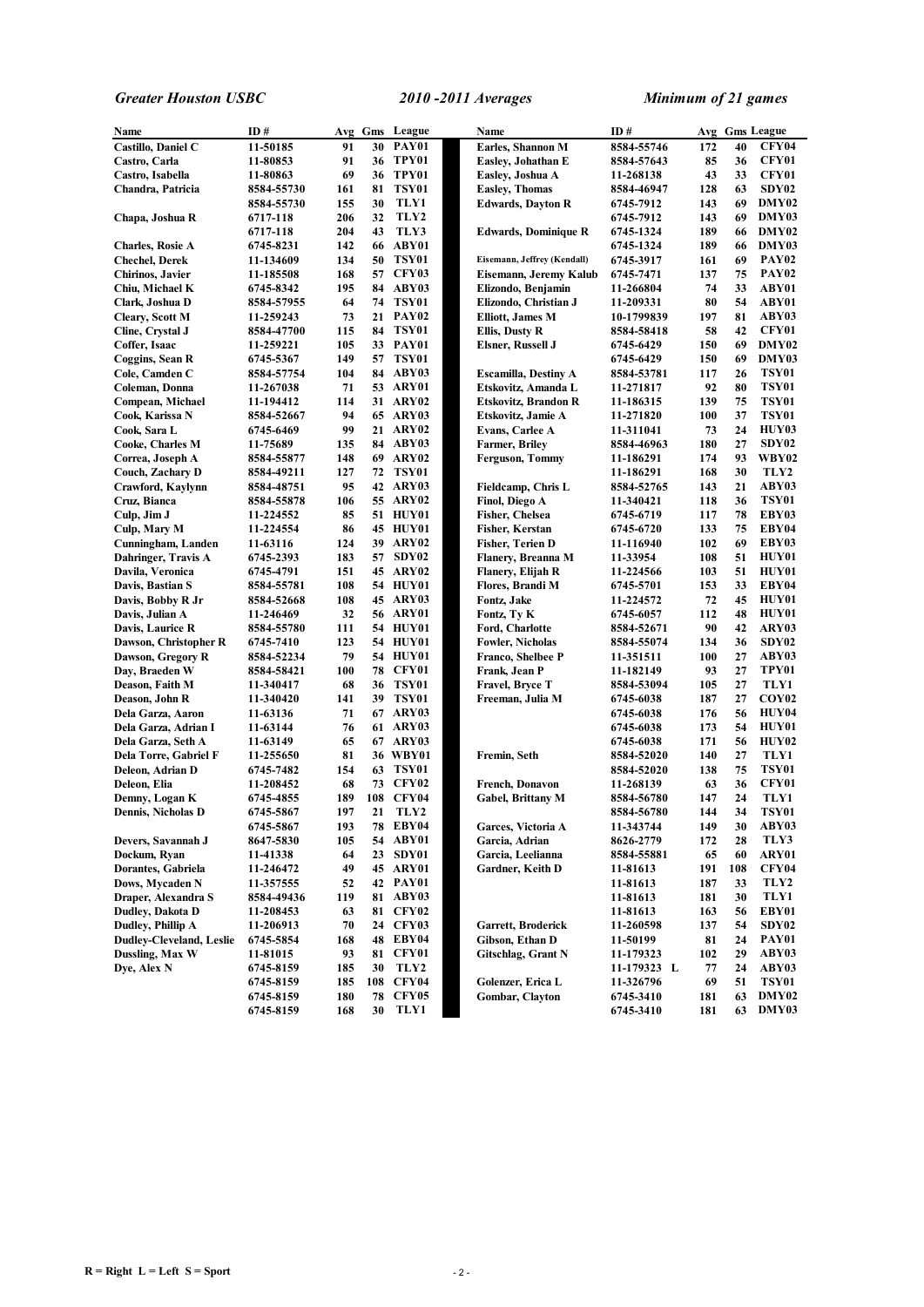| Name                       | ID#        |     |     | Avg Gms League  | Name                    | ID#        |     |    | Avg Gms League    |
|----------------------------|------------|-----|-----|-----------------|-------------------------|------------|-----|----|-------------------|
| <b>Gomez, Justin K</b>     | 11-63428   | 73  |     | 24 ARY02        |                         | 11-186278  | 165 | 27 | TLY2              |
| Gomez-Garcia, Luis Miguel  | 11-338460  | 38  |     | 42 TPY01        |                         | 11-186278  | 163 | 24 | TLY1              |
| Gomez-Garcia, Nicole       | 11-280507  | 75  |     | 42 TPY01        | <b>Hill, Clayton</b>    | 11-338457  | 103 | 42 | TPY01             |
| Gomez-Garcia, Viviana A    | 11-280521  | 41  |     | 45 TPY01        | Hill, Daniel T          | 6745-5588  | 120 | 68 | EBY04             |
| Gonzales, Olivia           | 11-251533  | 96  |     | 61 ARY02        | Hilliard, Darren E      | 5938-2307  | 193 | 81 | EBY04             |
| Gonzalez, Isaac L          | 6717-311   | 200 |     | 81 ABY03        |                         | 5938-2307  | 189 | 32 | TLY3              |
| Goodlette, Omega T         | 11-334851  | 67  |     | 42 TPY01        |                         | 5938-2307  | 182 | 24 | TLY2              |
| <b>Goodlette, Sharif T</b> | 11-338454  | 71  |     | 45 TPY01        | Hinojosa, Noah          | 11-254468  | 70  | 77 | ARY03             |
| Goodman, Max J             | 11-199095  | 84  |     | 30 PAY01        | Ho, Kai U               | 11-234738  | 150 | 36 | HUY02             |
| Green, Brian J             | 6745-8237  | 96  |     | 57 ABY01        |                         | 11-234738  | 150 | 66 | COY <sub>02</sub> |
| Griffin, Evan R            | 8584-51284 | 200 | 104 | CFY04           | Hodges, Jacob           | 8584-56232 | 79  | 52 | SDY01             |
|                            | 8584-51284 | 186 |     | 36 CFY05        | Hoffman, Matthew T      | 11-83949   | 133 | 81 | <b>CFY05</b>      |
|                            | 8584-51284 | 182 | 27  | TLY2            | Hollis, Keith P         | 6745-6559  | 174 | 30 | TLY2              |
|                            | 8584-51284 | 176 | 27  | TLY1            |                         | 6745-6559  | 174 | 87 | <b>WBY02</b>      |
|                            | 8584-51284 | 164 | 55  | EBY01           | Holloway, Ethan R       | 6745-3283  | 180 | 93 | WBY02             |
| Griffin, Kyle J            |            | 131 |     | <b>36 CFY05</b> |                         | 6745-3283  | 179 | 33 | TLY2              |
|                            | 8584-50448 |     |     | CFY01           |                         |            | 179 | 44 | TLY3              |
| Guajardo, Brianna I        | 8584-52795 | 117 | 81  |                 |                         | 6745-3283  |     | 49 |                   |
| Guerra, Andren             | 11-268141  | 65  |     | <b>75 CFY01</b> | Horn, Brendon           | 11-208458  | 34  |    | CFY <sub>02</sub> |
| Guerra, Nicolas III        | 8584-48754 | 110 | 51  | ARY03           | Horn, Kourtney L        | 8584-56407 | 67  | 49 | CFY <sub>02</sub> |
| Guerra, Ricky              | 11-351515  | 67  | 39  | CFY01           | Huff, Bryan E           | 6745-6708  | 196 | 44 | TLY3              |
| Guerrero, Steven J         | 6745-3858  | 180 | 33  | TLY2            |                         | 6745-6708  | 192 | 29 | TLY2              |
|                            | 6745-3858  | 171 |     | 42 WBY02        |                         | 6745-6708  | 189 | 63 | EBY04             |
|                            | 6745-3858  | 168 | 44  | TLY3            | Hussey, Maria K         | 11-75208   | 99  | 54 | ABY01             |
| Guillory, Nerissa          | 11-290429  | 120 |     | 39 HUY03        | Hybarger, Justin C      | 11-208926  | 90  | 39 | WBY01             |
| Guillory, Tatyana          | 11-290427  | 80  |     | 39 HUY03        | Hyde, Alex              | 11-303408  | 143 | 69 | ABY03             |
| Guttenberger, Nic          | 8584-50094 | 125 | 65  | SDY01           | Iannacone, Jonathan     | 6745-8137  | 96  | 42 | CFY01             |
|                            | 8584-50094 | 121 | 27  | TLY1            | Igoe, Michael P         | 11-75213   | 53  | 33 | ABY01             |
| Halik, Clint S             | 6717-129   | 158 | 33  | TLY1            | <b>Irion, Mason S</b>   | 6745-7905  | 194 | 69 | <b>TSY01</b>      |
| Halik, Zachary L           | 6717-128   | 177 | 33  | TLY1            |                         | 6745-7905  | 182 | 33 | TLY1              |
| <b>Hambleton, Carter E</b> | 11-271823  | 146 | 84  | TSY01           |                         | 6745-7905  | 180 | 33 | TLY2              |
| <b>Hamilton, Darius</b>    | 6745-8394  | 145 | 33  | TLY1            | Jackson, Clint C        | 6745-3833  | 172 | 81 | ARY02             |
|                            | 6745-8394  | 139 |     | 56 ARY02        | Jackson, Jake A         | 6745-3834  | 188 | 81 | ARY <sub>02</sub> |
| <b>Hamilton, Marlon</b>    | 6745-8395  | 147 |     | 46 ARY02        | Jackson, Morgan C       | 6745-5637  | 123 | 54 | DMY02             |
|                            | 6745-8395  | 143 | 33  | TLY1            |                         | 6745-5637  | 123 | 54 | DMY03             |
| Hammond, Chris T           | 11-224583  | 137 |     | 52 HUY04        | Jackson, Travon         | 11-106113  | 70  | 36 | DMY02             |
|                            | 11-224583  | 132 |     | 45 HUY01        |                         | 11-106113  | 70  | 36 | DMY03             |
| Hammons, Mason R           | 11-311053  | 34  |     | 36 HUY03        | Jacobs, Jahmi N         | 6745-8173  | 153 | 28 | <b>TSY01</b>      |
| Hammons, Trajan B          | 11-311049  | 48  |     | 34 HUY03        | Jager, Stephanie        | 8584-55882 | 59  | 60 | ARY01             |
| Harder, Brandon            | 6745-8011  | 112 |     | 78 ARY02        | Jeans, Madison J        | 11-343731  | 42  | 36 | ABY01             |
| Harder, Daniel             | 6745-8012  | 150 | 80  | ARY02           | Jenkins, Faith          | 11-338452  | 57  | 39 | TPY01             |
| Hardin, Christopher M      | 6745-6065  | 150 |     | 36 HUY01        | Jenkins, Jerry (Trey) A | 11-268173  | 52  | 72 | CFY <sub>02</sub> |
| Hardin, Hillary A          | 6745-6063  | 125 |     | 39 HUY01        | Jesudasen, Pardis M     | 8584-57958 | 100 | 43 | <b>TSY01</b>      |
| Harding, Cody W            | 11-351525  | 124 |     | 27 CFY03        | Johnson, Donta D        | 8584-57458 | 171 | 54 | EBY04             |
| Harrison, Hannah           | 8584-58161 | 167 |     | 54 SDY02        | Johnson, Hannah M       | 11-224585  | 110 | 54 | HUY01             |
| Harvey, Kyle D             | 11-343730  | 90  |     | 36 EBY04        | Johnson, Jaric          | 8584-56643 | 102 | 74 | SDY01             |
| Haschak, Aileen            | 11-268143  | 91  |     | 72 CFY01        | Johnson, Kassidy M      | 11-185903  | 75  | 51 | CFY01             |
| <b>Hatton, Melody</b>      | 8584-49991 | 79  |     | 51 ARY02        | Johnson, Kennon         | 11-41387   | 77  | 38 | SDY03             |
| Haught, Brandon A          | 6745-7521  | 184 | 44  | TLY3            | Johnson, Laneya         | 8584-56233 | 112 | 75 | SDY01             |
|                            | 6745-7521  | 179 | 30  | TLY2            |                         | 8584-56233 | 110 | 33 | TLY1              |
| Hausler, Evan              | 11-251547  | 88  | 60  | ARY02           | Johnston, Kayla B       | 8584-55783 | 151 | 36 | HUY04             |
| Hebert, Roger L            | 8584-56782 | 203 | 84  | <b>TSY01</b>    |                         | 8584-55783 | 141 | 51 | HUY01             |
|                            | 8584-56782 | 186 | 33  | TLY2            |                         | 8584-55783 | 139 | 32 | HUY02             |
|                            | 8584-56782 | 169 |     | 56 EBY01        | Jones, Donald R Jr      | 11-140151  | 184 | 27 | TLY1              |
| Hennick, Corbin            | 6745-4169  | 188 |     | 81 WBY02        |                         | 11-140151  | 184 | 66 | SDY02             |
|                            | 6745-4169  | 181 | 27  | TLY2            | Jones, Jayson           | 11-62780   | 122 | 80 | ARY02             |
| Henski, Jacob              | 6745-5461  | 113 |     | 75 ABY01        | Jordan, Austin N        | 11-351675  | 94  | 42 | <b>CFY05</b>      |
| Hernandez, Monica Y        | 6745-3832  | 105 |     | 40 ARY02        | Junier, Tyler O         | 8584-52806 | 128 | 48 | <b>CFY03</b>      |
| Hesser, Jason P            | 8584-55887 | 121 |     | 75 ARY02        | Jurczenko, Alexander J  | 11-255657  | 106 | 39 | WBY03             |
| Heydon, Bryan A            | 6745-7289  | 123 | 75  | CFY03           |                         | 11-255657  | 98  | 42 | WBY01             |
| Hickman, Kendall N         | 8584-52812 | 135 |     | 66 DMY02        | Kain, Andrew J          | 11-54164   | 143 | 69 | DMY02             |
|                            | 8584-52812 | 135 |     | 66 DMY03        |                         | 11-54164   | 143 | 69 | DMY03             |
| Hicks, Blythe K            | 11-186278  | 168 |     | 55 CFY03        | Kase, Andrew            | 11-175502  | 96  | 51 | SDY <sub>02</sub> |
|                            |            |     |     |                 |                         |            |     |    |                   |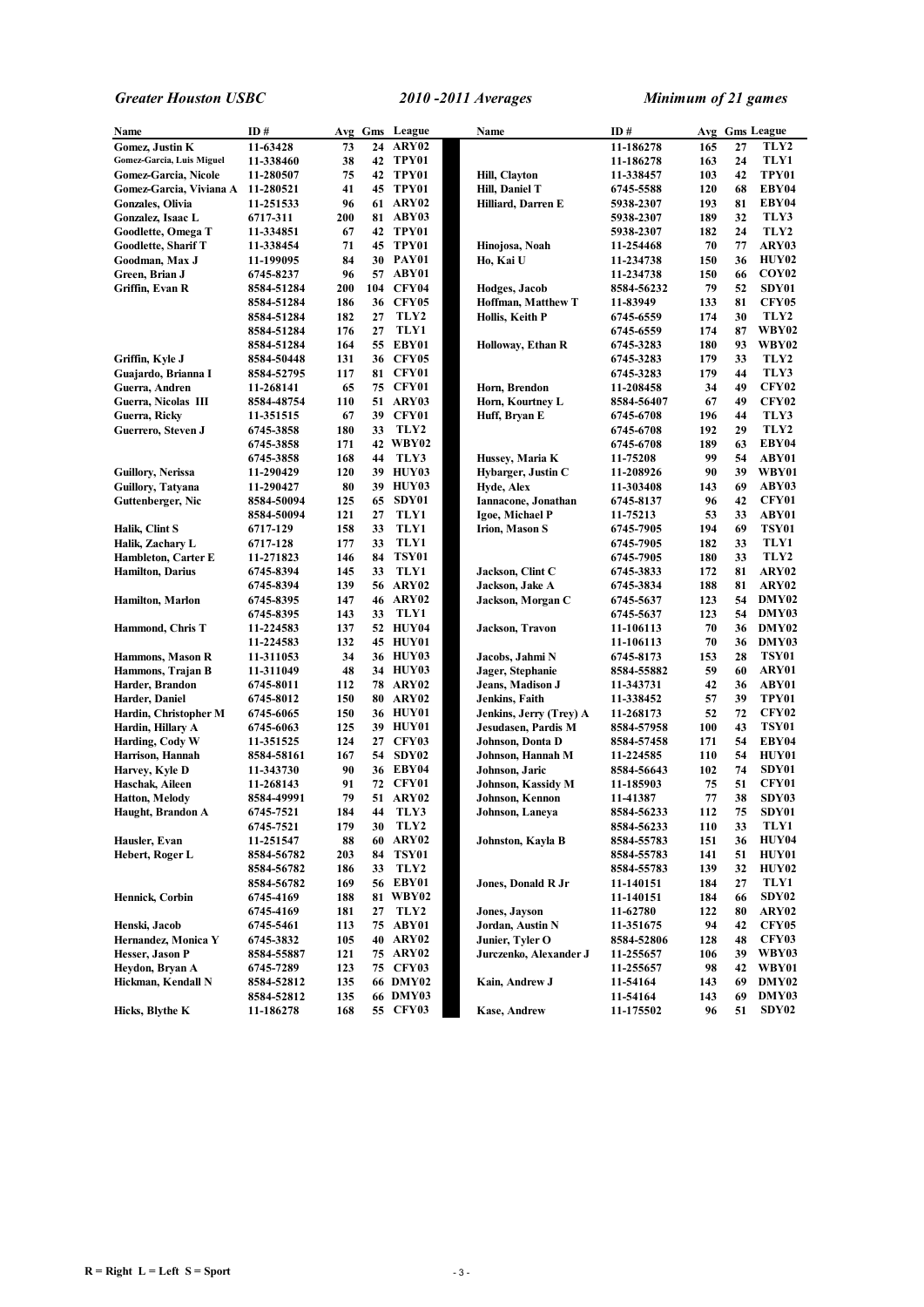| Name                              | ID#                    |           |          | Avg Gms League  | Name                         | ID#                     |           |     | Avg Gms League        |
|-----------------------------------|------------------------|-----------|----------|-----------------|------------------------------|-------------------------|-----------|-----|-----------------------|
| Kelley, Autumn L                  | 6745-5471              | 144       | 62       | CFY03           | Lesak, Christian P           | 11-207337               | 78        | 21  | TPY01                 |
| <b>Kelley, Courtney F</b>         | 8584-52813             | 115       |          | <b>75 CFY02</b> | Lewis, Cameron               | 11-41390                | 73        | 23  | SDY03                 |
| Kelly, Beau W                     | 11-351534              | 86        |          | 30 CFY02        | Linn, Harrison P             | 6745-8138               | 191       | 100 | CFY04                 |
| Kelly, Maegan M                   | 6745-8325              | 162       | 27       | TLY2            |                              | 6745-8138               | 177       | 33  | TLY1                  |
|                                   | 6745-8325              | 156       |          | 32 HUY04        |                              | 6745-8138               | 169       | 33  | TLY2                  |
| Kelly, Steven D                   | 6745-8227              | 162       | 27       | TLY2            | Linn, Samantha R             | 6745-8139               | 145       | 63  | <b>CFY03</b>          |
| Kestler, Donald J                 | 11-343748              | 121       |          | 33 ABY03        | Little, Nicholas T           | 6745-7751               | 165       | 75  | ABY03                 |
| Khan, Arab M                      | 11-207345              | 60        |          | 39 TPY01        | Lo, Andre Y                  | 11-185505               | 197       | 108 | CFY04                 |
| Khan, Atlant M                    | 11-207348              | 69        |          | 39 TPY01        |                              | 11-185505               | 183       | 33  | TLY1                  |
| Kieffer, Brianna M                | 11-210070              | 65        | 48       | SDY01           |                              | 11-185505               | 182       | 33  | TLY2                  |
| King, Kyle C                      | 6745-6074              | 144       |          | 72 WBY02        |                              | 11-185505               | 169       | 52  | EBY01                 |
| Kislingbury, Logan D              | 8584-49233             | 192       |          | 104 CFY04       | Lopez, Arielle G             | 8584-49327              | 169       | 33  | TLY1                  |
| Kislingbury, Oakley A             | 8584-49234             | 114       |          | <b>76 CFY01</b> |                              | 8584-49327              | 168       | 33  | TLY2                  |
| Klinkerman, Jonathan M            | 8647-5230              | 166       |          | 84 ABY03        |                              | 8584-49327              | 165       | 81  | EBY04                 |
| Kloppel, Evan M                   | 11-255664              | 50        |          | 74 WBY01        | Lopez, Christian             | 8584-52809              | 165       | 69  | CFY05                 |
| <b>Knopp, Matthew D</b>           | 9046-5436              | 143       | 33       | TLY1            |                              | 8584-52809              | 165       | 81  | <b>CFY03</b>          |
| Krause, Chad S                    | 8584-55448             | 125       |          | <b>73 CFY03</b> | Lopez, Jaden                 | 11-246478               | 47        | 72  | ARY01                 |
| Krause, Erin H                    | 11-351539              | 75        |          | 24 CFY02        | Losey, Lance J II            | 11-343721               | 104       | 48  | WBY01                 |
| Krause, Lauren M                  | 11-81410               | 56        |          | 63 CFY02        | Loving, Jonathan             | 6745-8334               | 155       | 40  | HUY04                 |
| Krause, Ryan E                    | 8584-55449             | 141       |          | <b>75 CFY03</b> |                              | 6745-8334               | 149       | 52  | HUY02                 |
| Krenek-Sandoval, Ana G            | 11-80880               | 99        | 39       | TPY01           | Lowe, Trinity R              | 5415-10715              | 127       | 45  | WBY03                 |
| Krenek-Sandoval, Ariana S         | 11-338466              | 28        |          | 40 TPY01        |                              | 5415-10715              | 123       | 33  | WBY01                 |
| Kuhn, Alexander C                 | 6913-1381              | 212       | 42       | TLY3            | Lowrie, Joshua               | 8584-57883              | 77        | 21  | <b>TSY01</b>          |
|                                   | 6913-1381              | 201       | 30       | TLY2            | Luna, Nicolas                | 8584-52719              | 90        | 66  | ARY03                 |
|                                   | 6913-1381              | 201       |          | 45 ABY03        | Luna, Rudy III               | 8584-55683              | 88        | 69  | ARY03                 |
| Kuhn, Bradley L                   | 6913-1382              | 161       |          | 45 ABY03        | <b>Macmurray, Darlynn B</b>  | 11-65401                | 123       | 48  | HUY04                 |
| Kuhn, Emma J                      | 6913-1686              | 189       |          | 81 ABY03        |                              | 11-290431               | 110       | 39  | HUY03                 |
|                                   | 6913-1686              | 179       | 33       | TLY2            |                              | 11-65401                | 101       | 56  | HUY02                 |
| Kummer, Taylor E                  | 11-268178              | 54        |          | 42 CFY01        | Maierhofer, John T           | 11-168251               | 109       | 67  | EBY03                 |
|                                   | 11-268178              | 37        |          | 33 CFY02        | <b>Mallette, Angelique M</b> | 11-343733               | 62        | 24  | ABY01                 |
| Labarbera, Kyle                   | 11-271974              | 96        | 57       | TSY01           | Manier, Grant D              | 8584-56404              | 134       | 81  | CFY01                 |
| <b>Lancaster, Alex T</b>          | 6745-6537              | 185       |          | 56 HUY02        | <b>Manuel</b> , James A      | 11-256108               | 123       | 88  | WBY03                 |
|                                   | 6745-6537              | 182       |          | <b>56 HUY04</b> | Marsh, Derrick J Jr          | 8584-56395              | 152       | 65  | <b>TSY01</b>          |
| Larson, Alexander S               | 11-355880              | 83        |          | 39 CFY05        |                              | 8584-56395              | 147       | 27  | TLY1                  |
| Laufenberg, Bryan E               | 8584-50917             | 148       |          | 77 TSY01        | Marsh, Kayla C               | 8584-57435              | 113       | 78  | <b>TSY01</b>          |
| Laufenberg, Tim (Tj) P            | 8584-50915             | 114       | 76       | TSY01           | <b>Marshall, Brooke</b>      | 8584-56406              | 95        | 51  | CFY01                 |
| <b>Lawley, Ashley N</b>           | 6767-1663              | 203       | 84       | ABY03           | <b>Marshall, Garrett</b>     | 11-246486               | 54        | 31  | ARY01                 |
|                                   | 6767-1663              | 193       | 33       | TLY2            |                              | 8584-54592              | 154       | 54  | CFY01                 |
|                                   |                        | 191       | 44       | TLY3            | Marshall, Jordan A           |                         | 148       | 54  | <b>CFY03</b>          |
| <b>Lawley, Caitlin</b>            | 6767-1663              | 170       |          | 67 ABY03        | Marshall, Kim S              | 8584-54592              | 57        | 56  | CFY <sub>02</sub>     |
|                                   | 6767-1930<br>6767-1930 | 168       | 30       | TLY2            | Marshall, Travis R           | 11-186233<br>11-186235  | 61        | 53  | <b>CFY02</b>          |
|                                   |                        | 163       | 30       | TLY1            |                              |                         | 196       | 104 | <b>CFY04</b>          |
| Lawrence, Michelle D              | 6767-1930<br>5941-792  | 134       |          | 26 HUY04        | Maryland, Jelesa L           | 6745-8145<br>6745-8145  | 188       | 40  | TLY3                  |
|                                   | 5941-792               | 129       |          | 52 HUY02        |                              | 6745-8145               | 179       | 30  | TLY2                  |
| Lawson-Serges, Kaelyn K 6745-5589 |                        | 112       |          | 38 EBY04        |                              | 6745-8145               | 171       | 52  | EBY01                 |
| Lazo, Jose R                      | 6745-8052              | 201       | 72       | ARY02           | Mastrogiovanni, Erica R      | 10-1865029              | 133       | 81  | WBY03                 |
|                                   | 6745-8052              | 186       | 30       | TLY2            | <b>Matthews, Caleb J</b>     | 8584-52062              | 113       | 50  | EBY04                 |
|                                   | 6745-8052              | 184       | 38       | TLY3            | <b>Matthews</b> , Tyler      | 11-295844               | 78        | 42  | WBY01                 |
| Lazo, Robert A                    |                        | 140       |          | TLY1            | Matticks, Kylie J            |                         |           | 30  | CFY02                 |
|                                   | 6745-8018<br>6745-8018 | 138       | 33<br>81 | ARY02           | <b>Matticks, Tracie R</b>    | 8584-54593<br>6745-6206 | 81<br>101 | 24  | <b>CFY03</b>          |
| Lazo, Victoria M                  | 11-62566               |           | 78       | ARY01           | <b>Mayer</b> , James         | 8584-52686              | 174       | 81  | <b>TSY01</b>          |
| Leatherwood, Michael T            | 8584-49501             | 86<br>175 | 30       | TLY2            | <b>Mays, Madison R</b>       | 8647-5099               | 96        | 63  | <b>CFY03</b>          |
|                                   |                        |           |          | TLY3            | Mays, Makenna R              |                         |           |     | <b>CFY03</b>          |
|                                   | 8584-49501             | 165       | 36       | 81 PAY02        | Mays, Meridith R             | 8647-5098               | 89        | 66  | CFY02                 |
|                                   | 8584-49501             | 157       |          |                 | <b>McCary, Matthew T</b>     | 11-268632               | 41        | 53  |                       |
|                                   | 8584-49501             | 143       |          | 28 EBY01        |                              | 8584-50041              | 174       | 21  | DMY02                 |
| Lee, Krista                       | 11-175506              | 125       | 66       | SDY02           |                              | 8584-50041              | 174       | 21  | DMY03<br><b>TSY01</b> |
|                                   | 11-175506              | 124       | 33       | TLY1            | McClanahan, Justin D         | 11-271980               | 189       | 72  |                       |
| Lefevre, Mark A                   | 8584-56071             | 140       |          | 90 WBY03        | McCloskey, Katarina D        | 11-224592               | 57        | 48  | HUY01                 |
| <b>Legendre, Catherine R</b>      | 11-205158              | 101       | 38       | <b>TSY01</b>    | <b>McDaniel, Timmy R</b>     | 6745-5710               | 201       | 84  | ABY03                 |
| Legendre, Sam L                   | 11-205182              | 166       | 26       | TSY01           |                              | 6745-5710               | 190       | 40  | TLY3                  |
| Leger, Rachael L                  | 8584-57309             | 155       |          | 57 ABY03        |                              | 6745-5710               | 187       | 27  | TLY2                  |
| Lehman, Dominick T                | 9046-5558              | 166       | 30       | TLY2            | <b>McDuff, Madeleine</b>     | 11-198457               | 182       | 86  | <b>TSY01</b>          |

 $R =$  **Right**  $L =$  **Left**  $S =$  **Sport**  $-4 -$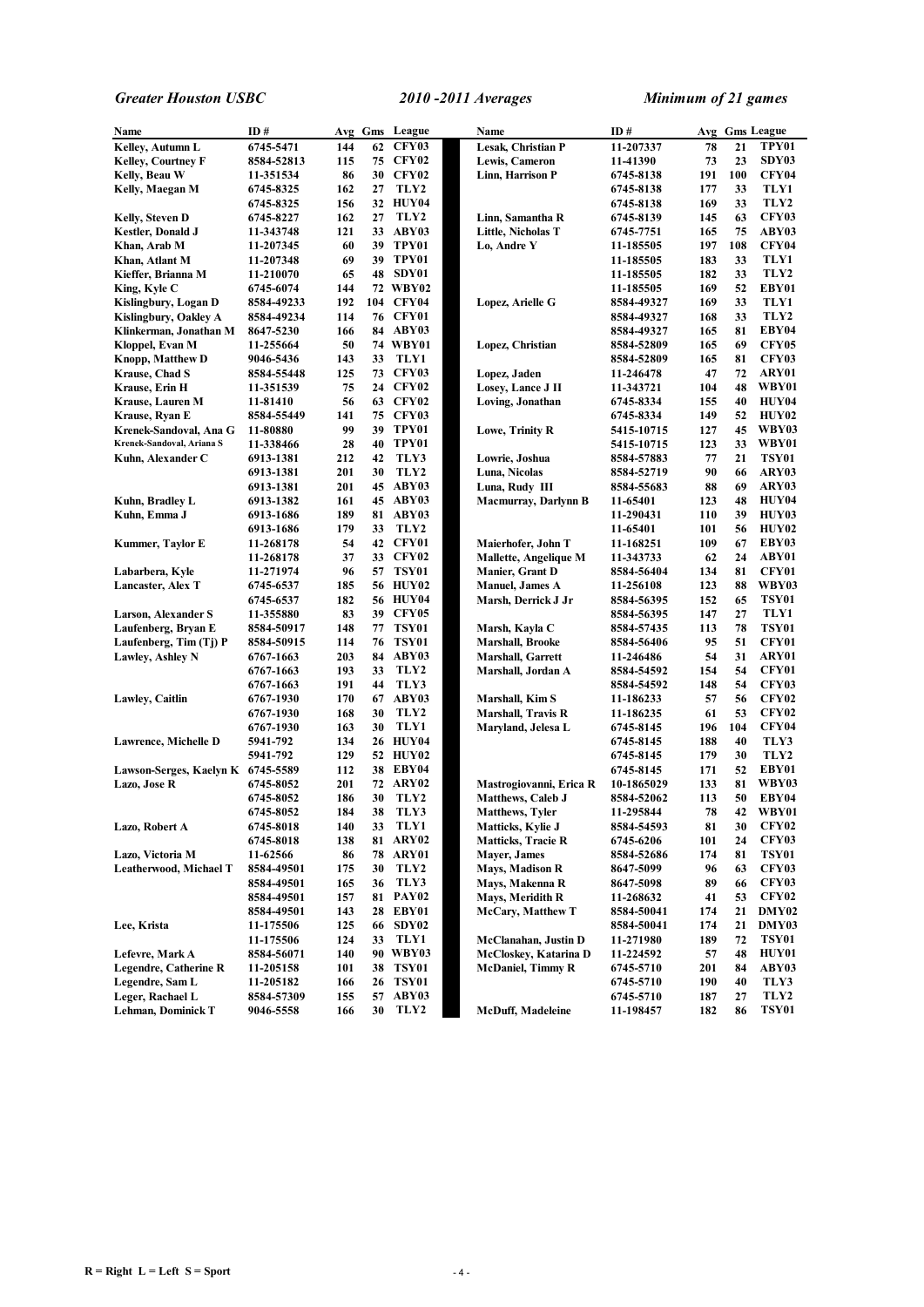| Name                                          | ID#                    |            |    | Avg Gms League    | Name                        | ID#                    |            |          | Avg Gms League               |
|-----------------------------------------------|------------------------|------------|----|-------------------|-----------------------------|------------------------|------------|----------|------------------------------|
|                                               | 11-198457              | 153        | 30 | TLY1              | Nauert, Allison             | 6745-6733              | 117        | 54       | HUY01                        |
| <b>McGee, Quinton T</b>                       | 11-347788              | 155        |    | <b>40 HUY04</b>   | <b>Nauert, Andrew</b>       | 6745-6734              | 108        | 51       | <b>HUY01</b>                 |
| McGuire, Bryce A                              | 11-264604              | 58         | 60 | ABY01             | Nauert, Anna(Annie) L       | 11-35199               | 66         | 45       | HUY01                        |
| McMiller, Taylyn J                            | 8568-383864            | 101        |    | 33 EBY03          | New, Shelbie D              | 6717-17                | 168        | 75       | ABY03                        |
| McQueen, Cameron L                            | 6745-7914              | 187        |    | 80 EBY04          | Nguyen, Steven              | 11-134626              | 119        | 51       | <b>TSY01</b>                 |
| Medlin, Blake M                               | 11-351517              | 64         |    | 42 CFY01          | Nolden, Joshua              | 11-303419              | 72         | 51       | SDY01                        |
| Mejia, Christina M                            | 11-246495              | 47         |    | 57 ARY01          | Noles, Kolby J              | 11-268799              | 73         | 30       | <b>CFY03</b>                 |
| Mejia, Noah A                                 | 6745-8019              | 165        |    | <b>66 ARY02</b>   | Nounou, Chase H             | 8584-52798             | 111        | 67       | <b>CFY03</b>                 |
|                                               | 6745-8019              | 157        | 33 | TLY1              | Nounou, Laith H             | 8584-52799             | 98         | 69       | <b>CFY03</b>                 |
| Mejia, Sydney                                 | 6745-8020              | 79         |    | 57 ARY03          | Nounou, Samira              | 8584-57644             | 130        | 61       | CFY03                        |
| Melnyk, Charlena J                            | 6745-6931              | 185        | 30 | TLY2              | Nunn. Demond K              | 11-130009              | 117        | 30       | DMY02                        |
|                                               | 6745-6931              | 183        | 44 | TLY3              | Obaya, Andrea A             | 8584-53787             | 92         | 67       | ARY03                        |
| Melton, Christopher D                         | 8004-2030              | 187        |    | 84 ABY03          | Obeid, Zouheir              | 11-351518              | 59         | 39       | CFY01                        |
|                                               | 8004-2030              | 182        | 33 | TLY2              | Occhiogrosso, Seth          | 11-331285              | 129        | 33       | SDY <sub>02</sub>            |
|                                               | 8004-2030              | 179        | 33 | TLY1              | Osbourn, Sean M             | 6745-2767              | 212        | 30       | TLY <sub>2</sub>             |
| Mendoza, Gary                                 | 11-343754              | 170        |    | 27 ABY03          |                             | 6745-2767              | 210        | 104      | <b>CFY04</b>                 |
| Mendoza, Jonathan                             | 11-205084              | 88         |    | 53 DMY02          |                             | 6745-2767              | 207        | 40       | TLY3                         |
| Meyer, David E                                | 8584-58408             | 187        |    | 104 CFY04         | Osterman, Vaughn            | 8584-55438             | 108        | 66       | <b>CFY03</b>                 |
|                                               | 8584-58408             | 186        | 33 | TLY2              | Ott, Collin P               | 6745-7711              | 153        | 68       | ABY03                        |
|                                               | 8584-58408             | 185        | 33 | TLY1              | Overaitis, Austin C         | 8584-56403             | 92         | 42       | CFY01                        |
| Meyer, James T                                | 8584-58406             | 152        | 60 | <b>CFY05</b>      | Owens, Isaiah               | 11-347777              | 125        | 24       | SDY <sub>02</sub>            |
| <b>Meyers, Brittany M</b>                     | 11-205155              | 110        | 33 | TLY1              | Paddison, Dylan             | 8584-49356             | 200        | 37       | TLY3                         |
|                                               | 11-205155              | 105        | 50 | TSY01             |                             | 8584-49356             | 194        | 27       | TLY2                         |
| Meza, Adrian                                  | 6745-6471              | 143        |    | 33 ARY02          | Palacios, Rolando           | 11-254503              | 58         | 24       | ARY03                        |
| <b>Miller, Cameron D</b>                      | 11-338464              | 30         | 39 | TPY01             | Pappan, Joseph L            | 11-290444              | 90         | 36       | HUY03                        |
| Miller, Gharret W                             | 11-351676              | 150        |    | 45 CFY05          | Pappan, Michael P           | 11-290441              | 81         | 35       | HUY03                        |
| Miller, Jennifer G                            | 8584-54087             | 112        |    | 66 DMY02          | Park, Matthew J             | 11-41261               | 95         | 54       | HUY01                        |
|                                               | 8584-54087             | 112        |    | <b>66 DMY03</b>   | Parker, Katelyn N           | 11-264616              | 80         | 63       | ABY01                        |
| Miller, Lauren                                | 6745-8193              | 113        |    | 57 PAY02          | Patel, Shivani S            | 11-351677              | 120        | 42       | CFY05                        |
| Mills, Colton A                               | 6767-1929              | 187        | 33 | TLY2              | Payne, Christopher A        | 6745-7506              | 183        | 69       | DMY02                        |
|                                               | 6767-1929              | 180        | 44 | TLY3              |                             | 6745-7506              | 183        | 69       | DMY03                        |
|                                               | 6767-1929              | 178        |    | 33 ABY01          | Peet, Engelica              | 8584-48757             | 101        | 78       | ARY03                        |
|                                               | 6767-1929              | 178        |    | 72 ABY03          | Pegues, Aaron R             | 6745-8286              | 149        | 63       | ARY02                        |
| Minard, Breanne N                             | 5686-992               | 153        | 78 | CFY05             | Perez, Zachary L            | 11-205183              | 122        | 69       | <b>TSY01</b>                 |
| Misemer, Anna                                 | 5491-162               | 169        | 24 | TLY1              | Perkins, Austin             | 6745-7630              | 145        | 24       | ARY02                        |
|                                               | 5491-162               | 162        | 27 | TLY <sub>2</sub>  | Perkins, Oran               | 8584-52064             | 178        | 33       | TLY1                         |
| Money, Ryan P                                 | 6745-6361              | 213        |    | 108 CFY04         |                             | 8584-52064             | 175        | 33       | TLY2                         |
|                                               | 6745-6361              | 212        |    | 72 CFY05          |                             | 8584-52064             | 163        | 72       | EBY04                        |
|                                               | 6745-6361              | 200        | 44 | TLY3              | Perkins, Trent              | 11-331282              | 51         | 34       | SDY01                        |
|                                               | 6745-6361              | 192        | 33 | TLY2              | Pettengill, Matthew L       | 8584-56397             | 143        | 35       | <b>TSY01</b>                 |
|                                               | 6745-6361              | 188        |    | 56 EBY01          | Pew, Jessie A               | 11-75247               | 94         | 72       | ABY01                        |
| Monroe, Allura A                              | 11-175444              | 63         | 69 | ARY01             | <b>Phillips, Courtney L</b> | 6745-1966              | 185        | 30       | TLY2                         |
| <b>Montemayor, Domenic</b>                    | 8584-46952             | 140        | 75 | SDY01             |                             | 6745-1966              | 183        | 44       | TLY3                         |
| Montemayor, Isabel                            | 8584-52704             | 108        | 75 | SDY01             | <b>Phillips, Damien M</b>   | 6745-7507              | 169        | 48       | DMY02                        |
| Moolchan, Adrian D                            | 11-194404              | 130        | 69 | TSY01             |                             | 6745-7507              | 169        | 48       | DMY03                        |
| Moolchan, Gavin A                             | 11-194405<br>11-194407 | 162<br>187 | 53 | TSY01<br>72 TSY01 | Phillips, Daniel J          | 8584-56421             | 136<br>146 | 36<br>36 | <b>CFY05</b><br><b>CFY05</b> |
| Moolchan, Julian N                            |                        |            |    |                   | Phillips, Josnua C          | 8584-56420             |            |          |                              |
| <b>Moon-Puente, Eathon T</b><br>Moore, Dade P | 8584-50784             | 124<br>120 | 30 | 66 PAY02<br>TLY1  | <b>Phillips, Tanner P</b>   | 6745-7508              | 169<br>169 | 39       | DMY02<br>DMY03               |
| Morel, Isabella E                             | 9046-5658              |            |    | CFY02             |                             | 6745-7508              |            | 39       |                              |
|                                               | 11-186237              | 65         | 69 | 45 EBY03          | Phillips, Tyler             | 11-175476              | 66         | 22<br>22 | SDY03<br>SDY01               |
| Morris, Javon D<br>Mott, Josh                 | 11-199113<br>11-303418 | 113<br>127 | 21 | SDY02             | Pitman, Christopher R       | 11-175476<br>11-326804 | 62<br>87   | 24       | ABY01                        |
| Mott, Zach                                    |                        | 101        | 21 | SDY <sub>02</sub> | Pitman, Grace A             |                        | 42         | 45       | ABY01                        |
| Musch, Drew M                                 | 11-303416<br>6742-143  | 216        |    | 39 ABY03          | Pitman, Thomas C            | 11-26426<br>11-266817  | 62         | 45       | ABY01                        |
|                                               | 6742-143               | 206        | 24 | TLY2              | <b>Plazinich</b> , Brett    | 8584-54253             | 157        | 73       | SDY <sub>02</sub>            |
|                                               | 6742-143               | 201        |    | 69 DMY02          | Pogue, Brendan M            | 11-351520              | 98         | 30       | CFY01                        |
|                                               | 6742-143               | 201        |    | 69 DMY03          | Potier, Patrick J II        | 11-260516              | 120        | 35       | SDY01                        |
|                                               | 6742-143               | 198        | 44 | TLY3              | Powell, Brandon             | 11-255671              | 44         | 30       | WBY01                        |
|                                               | 6742-143               | 191        |    | <b>66 COY02</b>   | Powell, Jessyca M           | 8584-47319             | 104        | 42       | DMY02                        |
|                                               | 6742-143               | 187        |    | <b>48 HUY02</b>   |                             | 8584-47319             | 104        | 42       | DMY03                        |
|                                               | 6742-143               | 185        |    | <b>56 HUY04</b>   | Price, Jazlyn R             | 9046-6656              | 103        | 54       | HUY04                        |
| Myers, Tyler                                  | 11-267066              | 113        |    | 75 ARY02          |                             | 9046-6656              | 95         | 39       | WBY01                        |
|                                               |                        |            |    |                   |                             |                        |            |          |                              |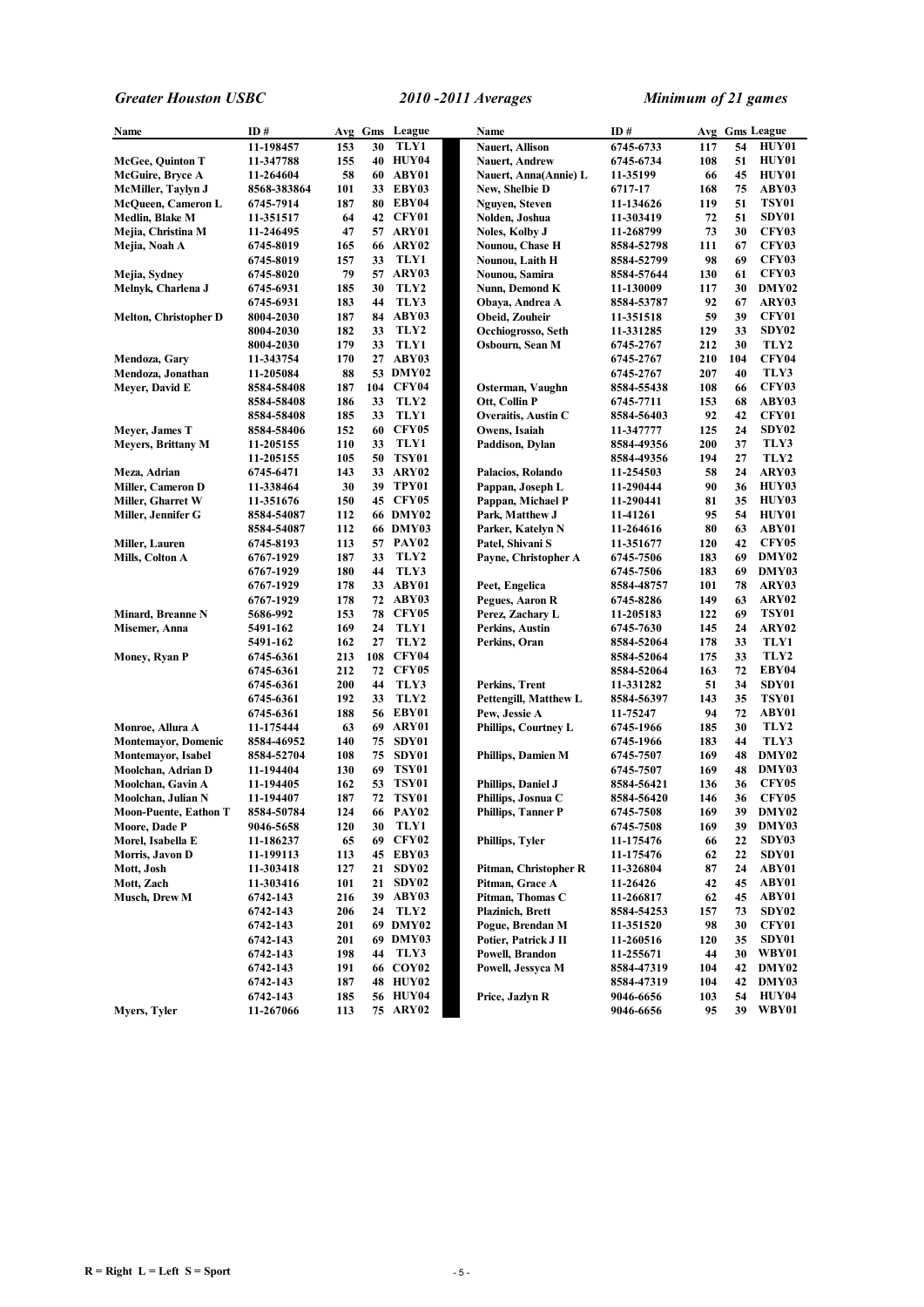| Name                                    | ID#                    |           |          | Avg Gms League       | Name                                            | ID#                    |            |          | Avg Gms League        |
|-----------------------------------------|------------------------|-----------|----------|----------------------|-------------------------------------------------|------------------------|------------|----------|-----------------------|
| Price, Rina                             | 6745-4808              | 188       | 44       | TLY3                 | Ruzinok, Sabrina P                              | 11-351513              | 111        | 24       | ABY03                 |
|                                         | 6745-4808              | 184       | 33       | TLY2                 | Sadat, Sean B                                   | 6745-3861              | 215        | 36       | ABY03                 |
|                                         | 6745-4808              | 183       |          | 56 HUY04             |                                                 | 6745-3861              | 205        | 33       | TLY2                  |
|                                         | 6745-4808              | 171       |          | 56 HUY02             |                                                 | 6745-3861              | 203        | 81       | EBY04                 |
| <b>Provance, Austin S</b>               | 11-271983              | 168       | 84       | TSY01                |                                                 | 6745-3861              | 202        | 42       | TLY3                  |
| Provance, Natalie J                     | 11-271985              | 90        |          | 84 TSY01             |                                                 | 6745-3861              | 177        | 56       | EBY01                 |
| Pryor, Stephen J                        | 11-268810              | 80        |          | 27 CFY03             | Salaterski, Anthony J                           | 8584-48864             | 162        | 24       | ABY03                 |
| Pye, Chris A                            | 6745-7734              | 108       |          | 89 WBY03             | Salinas, Alex                                   | 6745-8177              | 137        | 68       | <b>TSY01</b>          |
| Quiroa, Alexiya                         | 8584-48758             | 66        |          | 32 ARY01             | Salinas, Daniel A                               | 11-62576               | 83         | 51       | ARY03                 |
| Quiroa, Arianna                         | 11-63451               | 55        |          | 32 ARY01             | Salinas, Julian                                 | 11-271994              | 109        | 69       | <b>TSY01</b>          |
| Rafie, Daniel                           | 11-63471               | 113       |          | 66 ARY03             | Sanders, Christian                              | 8584-55885             | 74         | 77       | ARY03                 |
| Ramirez, Victoria M                     | 6745-5244              | 159       |          | 44 EBY04             | Sarangaya, Franz V                              | 8584-53077             | 206        | 48       | WBY02                 |
| Rankin, Corrie                          | 6745-7993              | 111       |          | 55 SDY01             |                                                 | 8584-53077             | 202        | 30       | TLY2                  |
| Rankin, Lauren T                        | 6745-5332              | 174       | 24       | TLY1                 |                                                 | 8584-53077             | 199        | 40       | TLY3                  |
|                                         | 6745-5332              | 173       |          | 72 SDY02             | Sarpy, Alexa                                    | 11-262198              | 65         | 34       | SDY03                 |
| Ransom, Sara                            | 6745-4738              | 147       |          | 63 SDY02             | Sartor, Michael                                 | 8584-55886             | 84         | 66       | ARY03                 |
| Raymor, Chad D                          | 8584-58422             | 88        |          | 78 CFY01             | Savage, Dominick C                              | 6745-3851              | 202        | 30       | TLY2                  |
| Razo, Ernest                            | 6745-4164              | 200       |          | <b>38 ARY02</b>      |                                                 | 6745-3851              | 199        | 43       | TLY3                  |
|                                         | 6745-4164              | 189       |          | 69 ABY03             |                                                 | 6745-3851              | 196        | 60       | DMY02                 |
| Razo, Kassandra                         | 6745-8028              | 107       |          | 57 ARY03             |                                                 | 6745-3851              | 196        | 60       | DMY03                 |
| Resendez, Adam                          | 11-208933              | 100       |          | 90 WBY01             | Sawyer, Reece P                                 | 6745-6040              | 172        | 56       | HUY02                 |
| <b>Rhodes, Collin R</b>                 | 11-194445              | 188       | 78       | TSY01                |                                                 | 6745-6040              | 152        | 41       | HUY01                 |
| Rice, Tiandra J                         | 8584-57467             | 137       |          | 51 SDY02             |                                                 | 6745-6040              | 150        | 40<br>30 | HUY04<br><b>TSY01</b> |
| Richard, Brandon J<br>Richard, Taylor   | 8584-58388             | 161<br>93 | 63       | EBY04<br>30 TSY01    | Schaeffer, Alyssa<br><b>Schaeffer, Andrew J</b> | 11-205184              | 131<br>175 | 40       | <b>TSY01</b>          |
| Richardson, Alvin J Jr                  | 11-213494<br>11-351527 | 116       |          | 24 CFY03             | Scherpereel, Aragon                             | 11-205351<br>11-340422 | 115        | 39       | <b>TSY01</b>          |
| Richardson, Corwin M                    | 11-33967               | 95        |          | 51 HUY01             | Schleider, Christopher A                        | 8584-48145             | 190        | 30       | TLY2                  |
| <b>Richmond, David W</b>                | 9046-5431              | 171       |          | 56 HUY02             |                                                 | 8584-48145             | 184        | 87       | <b>WBY02</b>          |
|                                         | 9046-5431              | 169       |          | 56 HUY04             |                                                 | 8584-48145             | 180        | 40       | TLY3                  |
| Rieger, Dillon B                        | 9046-6103              | 188       | 44       | TLY3                 | Schoiber, Eric J                                | 8584-52814             | 92         | 50       | <b>CFY02</b>          |
|                                         | 9046-6103              | 185       | 27       | TLY2                 | Schoiber, Steven M                              | 6745-1369              | 201        | 88       | <b>CFY04</b>          |
| Riley, Jared J                          | 11-361571              | 215       | 48       | ABY03                |                                                 | 6745-1369              | 199        | 27       | TLY2                  |
|                                         | 11-361571              | 194       | 30       | TLY2                 |                                                 | 6745-1369              | 195        | 40       | TLY3                  |
|                                         | 11-361571              | 193       | 42       | TLY3                 | Scholz, Jennaca M                               | 11-268653              | 71         | 68       | <b>CFY02</b>          |
| <b>Riley, Kennon</b>                    | 6745-5669              | 194       | 44       | TLY3                 | Scott, Michale D                                | 11-54217               | 127        | 66       | DMY02                 |
|                                         | 6745-5669              | 188       | 27       | TLY <sub>2</sub>     | Scrogin, Hunter B                               | 6745-2919              | 204        | 21       | SDY02                 |
|                                         | 6745-5669              | 173       |          | 56 HUY02             | <b>Seanor, David L</b>                          | 6745-7753              | 183        | 51       | ABY03                 |
|                                         | 6745-5669              | 163       |          | 56 HUY04             |                                                 | 6745-7753              | 174        | 42       | ABY01                 |
|                                         | 6745-5669              | 155       |          | 55 EBY01             | Seidel, Gabriel C                               | 11-208451              | 42         | 77       | CFY <sub>02</sub>     |
| <b>Riley, Taylor</b>                    | 11-343736              | 97        |          | 25 ABY01             | Seiter, Cynthia C                               | 6745-5099              | 109        | 42       | <b>CFY03</b>          |
| Rivette, Brian                          | 11-347783              | 83        | 21       | SDY01                | Seiter, William J                               | 6745-4841              | 133        | 45       | <b>CFY03</b>          |
| Rivich, Michael R                       | 11-186247              | 102       |          | 75 CFY02             | Semler, Holly L                                 | 6745-8066              | 135        | 42       | ARY <sub>02</sub>     |
| Roberts, Cody A                         | 11-186286              | 124       |          | 72 CFY03             | Sharp, Briana E                                 | 6745-6044              | 113        | 36       | HUY01                 |
| Robinson, Ashley A                      | 8584-55884             | 89        |          | 24 ARY03             | Sharp, Chloe E                                  | 8584-50359             | 92         | 60       | ABY01                 |
| Roche, Caitlin B                        | 11-206931              | 159       |          | 33 CFY05             | Sharp, Megan L                                  | 11-35223               | 74         | 48       | HUY01                 |
|                                         | 11-206931              | 157       | 32       | TLY2                 | Sharp, Patrick                                  | 6745-6043              | 96         | 39       | HUY01                 |
|                                         | 11-206931              | 157       |          | 72 CFY03             | <b>Shelley, Peyton L</b>                        | 11-50270               | 163        | 39       | <b>CFY03</b>          |
|                                         | 11-206931              | 151       | 33       | TLY1                 |                                                 | 11-50270               | 146        | 81       | <b>CFY05</b>          |
| Rodriguez, Alexandria M                 | 11-351522              | 63        |          | 36 CFY01             |                                                 | 11-50270               | 128        | 30       | WBY03                 |
| Rodriguez, Alexis M                     | 11-351523              | 59        |          | 36 CFY01             | Slanina, Grant J                                | 6745-5713              | 178        | 75       | ABY03                 |
| Rodriguez, Antoinette(Toni)             | 11-210115              | 90        |          | 51 ABY01             | Smith, David E                                  | 11-280487              | 82         | 26       | TPY01                 |
| Roegels, Drake                          | 11-268644              | 58        |          | 24 CFY01             | <b>Smith, Larendon D</b>                        | 11-343716              | 93         | 21       | DMY02                 |
|                                         | 11-268644              | 40        |          | 33 CFY02             | <b>Smith, Lawrence B</b>                        | 8626-3373              | 163        | 60       | COY <sub>02</sub>     |
| Roehl, Haley M                          | 6745-5511              | 171       |          | 72 CFY03             |                                                 | 8626-3373              | 152        | 56       | EBY01                 |
|                                         | 6745-5511              | 163       | 81       | <b>CFY05</b>         | Smith, Shelby N                                 | 6745-4478              | 180        | 27       | TLY2                  |
|                                         | 6745-5511              | 157       | 33       | TLY <sub>2</sub>     |                                                 | 6745-4478              | 176        | 87       | <b>WBY02</b>          |
| Rose, Zachery                           | 8584-56400             | 81        |          | 42 CFY01<br>38 ARY02 |                                                 | 6745-4478              | 167        | 36       | TLY3<br>EBY03         |
| <b>Ruiz, Nicholas</b>                   | 11-175445              | 89        |          | <b>TSY01</b>         | Smith, Tianna<br>Snow, Zachary M                | 8584-52063             | 77         | 57       | WBY01                 |
| Russell, Jackson L<br>Russell, Jensen H | 8584-57436             | 111       | 82<br>58 | TSY01                | Snyder, Kimberly A                              | 11-208931              | 98         | 45<br>51 | HUY01                 |
| Rutherford, Kimberely A                 | 11-186321<br>6745-7721 | 88<br>151 |          | 84 ABY03             | Sorensen, Christopher                           | 11-224632<br>6745-7455 | 86<br>179  | 61       | ARY02                 |
|                                         | 6745-7721              | 143       | 27       | TLY1                 | Sorosiak, Nathan                                | 6745-8379              | 174        | 36       | <b>WBY03</b>          |
|                                         |                        |           |          |                      |                                                 |                        |            |          |                       |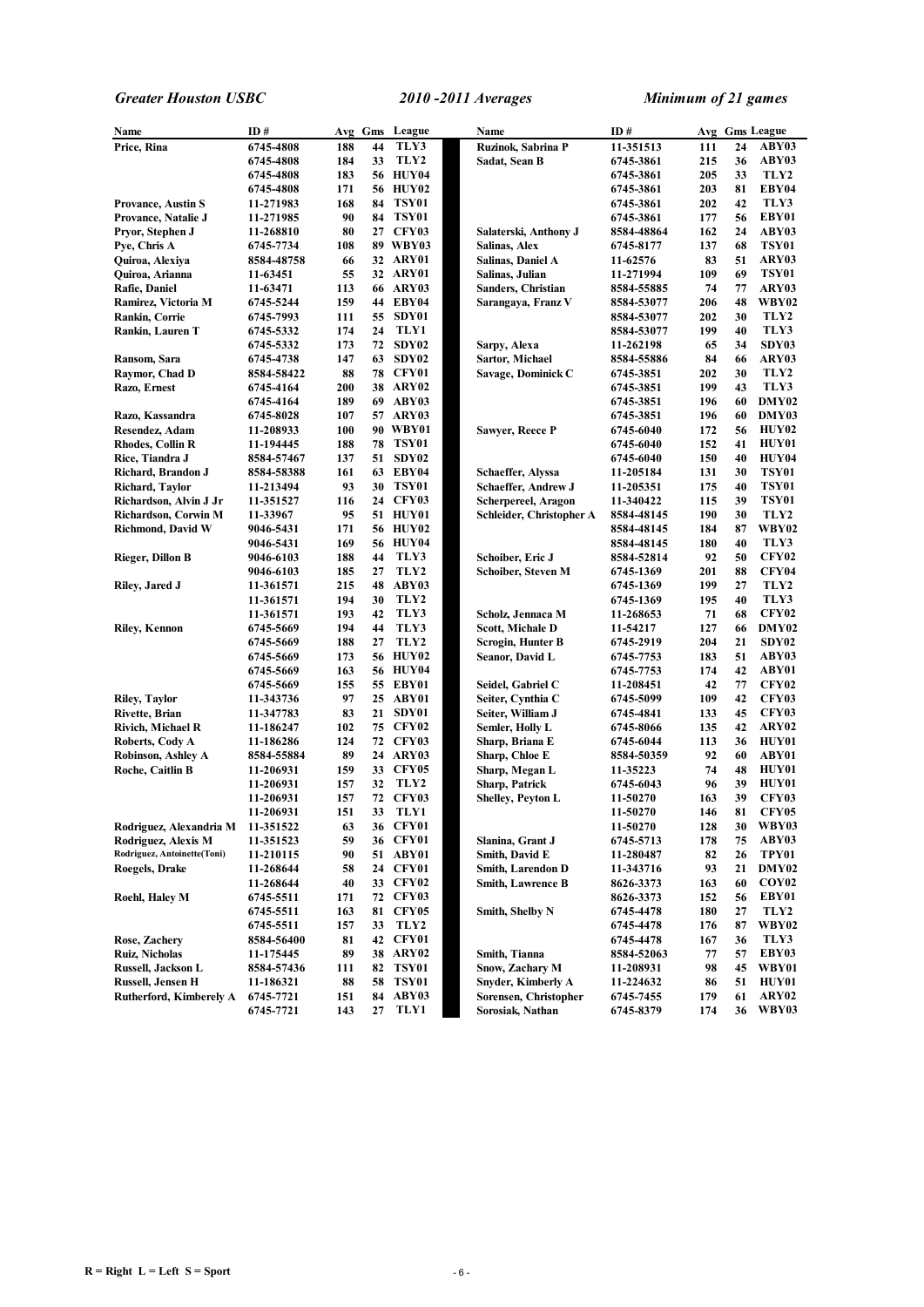| Name                                | ID#                  |          |    | Avg Gms League       | Name                                 | ID#                   |          |          | Avg Gms League               |
|-------------------------------------|----------------------|----------|----|----------------------|--------------------------------------|-----------------------|----------|----------|------------------------------|
| Soto, Trent M                       | 8584-57957           | 89       | 61 | TSY01                | Vance, Michael L II                  | 11-50301              | 48       | 77       | WBY01                        |
| <b>Stafford, Brandon D</b>          | 6735-7089            | 160      |    | 59 COY02             | Vasquez, Allison R                   | 6785-133              | 174      | 80       | CFY04                        |
| <b>Stallings, Jonathon R</b>        | 11-29565             | 67       |    | 42 HUY01             |                                      | 6785-133              | 169      | 33       | TLY2                         |
| <b>Stallings, Lori M</b>            | 8584-55788           | 120      |    | 54 HUY01             |                                      | 6785-133              | 161      | 33       | TLY1                         |
| Starks, Joseph O                    | 6745-7371            | 199      | 68 | <b>TSY01</b>         | Verseput, Lars                       | 11-340425             | 91       | 46       | TSY01                        |
|                                     | 6745-7371            | 192      | 30 | TLY2                 | Vetter, Wil S                        | 11-211643             | 130      | 33       | TLY1                         |
|                                     | 6745-7371            | 187      | 30 | TLY1                 | Viator, Trey J                       | 8584-49222            | 170      | 68       | <b>TSY01</b>                 |
|                                     | 6745-7371            | 166      |    | 52 EBY01             |                                      | 8584-49222            | 164      | 33       | TLY1                         |
| Starks, Kenzie N                    | 11-255676            | 74       |    | 45 WBY01             |                                      | 8584-49222            | 152      | 33       | TLY2                         |
| <b>Starks, Tynea D</b>              | 6745-7372            | 139      |    | 64 TSY01             | Villagomez, Isaiah T                 | 8584-50686            | 101      | 72       | <b>PAY02</b>                 |
| <b>Station, Garrett S</b>           | 11-354356            | 88       | 27 | TSY01                | Villarreal, Joshua M                 | 8584-49449            | 203      | 24       | TLY2                         |
| Staton, Kiara J                     | 8584-56569           | 96       |    | 46 EBY03             |                                      | 8584-49449            | 195      | 84       | ABY03                        |
| Steakle, Kaleena E                  | 8584-52239           | 129      |    | 54 HUY01             |                                      | 8584-49449            | 187      | 36       | TLY3                         |
| <b>Steakle, Korinne M</b>           | 8584-52240           | 84       |    | 48 HUY01             | <b>Villarreal, Vicente</b>           | 11-319130             | 130      | 39       | ARY02                        |
| Steele, Stephanie L                 | 6745-8195            | 115      |    | 71 PAY02             | Vincent, Kerry                       | 6745-5545             | 197      | 39       | ABY03                        |
| <b>Stegall, Chase A</b>             | 11-303400            | 109      |    | 60 ABY01             |                                      | 6745-5545             | 174      | 66       | ARY02                        |
| Stegall, Jenna L                    | 11-303402            | 32       |    | 60 ABY01             | Vincent, Paris                       | 6745-7452             | 119      | 45       | ARY03                        |
| Stephens, Kristina M                | 6717-215             | 172      | 33 | TLY1                 | Waggett, Steven R                    | 8584-54378            | 192      | 83       | ABY03                        |
| <b>Stephens, Matthew C</b>          | 8584-52819           | 163      |    | <b>78 CFY05</b>      | Wahner, Adel C                       | 9035-1829             | 170      | 30       | TLY1                         |
| <b>Stevens, Bryson S</b>            | 6745-8338            | 177      |    | 71 ABY03             |                                      | 9035-1829             | 166      | 30       | TLY2                         |
| Strickland, Alexander D             | 6717-120             | 204      | 30 | TLY2                 |                                      | 9035-1829             | 164      | 72       | ABY03                        |
|                                     | 6717-120             | 196      | 40 | TLY3                 | Wahyudin, Andre P                    | 11-153821             | 189      | 69       | <b>TSY01</b>                 |
| <b>Strickland, Drew T</b>           | 11-81442             | 71       |    | 24 CFY05             |                                      | 11-153821             | 172      | 33       | TLY1                         |
| Strickland, Julianna C              | 11-81446             | 72       |    | 23 CFY05             | <b>Walker, Deanthony D</b>           | 11-54222              | 104      | 21       | DMY02                        |
| Sykes, Tyler J S                    | 6745-7737            | 152      |    | 84 WBY03             |                                      | 11-54222              | 104      | 21       | DMY03                        |
| Tacker, Solomon T                   | 11-338462            | 61       |    | 42 TPY01             | Walker, Ethan                        | 8584-46958            | 140      | 33       | SDY01                        |
| <b>Taylor, James</b>                | 6745-3925            | 173      |    | 81 ARY02             | Warren, David A                      | 11-213170             | 177      | 39       | ABY03                        |
| Taylor, Justin D                    | 8584-48760           | 105      |    | 69 ARY02             | Waskow, Nick                         | 8584-48039            | 160      | 54       | HUY01                        |
| Taylor, Michael A                   | 6778-58              | 184      | 23 | TLY2                 |                                      | 8584-48039            | 158      | 52       | HUY04                        |
| Taylor, Semp P II                   | 8584-49992           | 149      |    | 63 ARY02             |                                      | 8584-48039            | 158      | 56       | <b>HUY02</b>                 |
| Taylor, Stephen (Joey) J            | 8584-48038           | 117      |    | 45 HUY01             | Weaver, Candace                      | 6745-8119             | 86       | 50       | ARY02                        |
| Taylor, Steven J                    | 8584-57543           | 168      |    | 69 ABY03<br>45 HUY01 | Weeks, Michael A                     | 11-349369             | 76<br>65 | 30<br>60 | <b>TSY01</b><br><b>CFY02</b> |
| Temple, Justin E                    | 11-35215<br>11-35220 | 63<br>83 |    | 48 HUY01             | Weidman, Kristen<br>West, Savannah W | 8584-56411            | 41       | 32       | ABY01                        |
| Temple, Ryan L<br>Terence, Benjus J | 8584-55689           | 92       |    | 57 ARY02             | Whitaker, Aaron C                    | 11-264642<br>11-35266 | 54       | 51       | HUY01                        |
| Thibaudeau, Jimarcus                | 11-199115            | 88       |    | 35 PAY02             | Whitaker, Kevin (Lee)                | 8584-52241            | 141      | 51       | HUY01                        |
| Thom, Braden K                      | 8584-47731           | 134      |    | 75 TSY01             | Whitaker, Madeline D                 | 8584-52242            | 123      | 51       | HUY01                        |
| Thomas, Dakota W                    | 8584-55753           | 154      |    | 27 ARY02             | Whitaker, Preston A                  | 8584-52243            | 80       | 46       | HUY01                        |
|                                     | 8584-55753           | 132      |    | 21 ABY03             | Whiteford, Megan A                   | 8584-56778            | 124      | 70       | <b>TSY01</b>                 |
| Thomas, Jessica S                   | 11-224646            | 92       |    | 54 HUY01             | Widacki, Cadey R                     | 11-194444             | 150      | 27       | TLY1                         |
| Thomas, Justin C                    | 11-35269             | 105      |    | 54 HUY01             | Wilcoxson, Erica                     | 8584-50095            | 122      | 81       | EBY03                        |
| Todd, Jordan K                      | 11-290424            | 79       |    | 39 HUY03             | Williams, Austin R                   | 11-35262              | 86       | 54       | HUY01                        |
| <b>Tolliver, Derek M</b>            | 6745-6399            | 177      |    | <b>78 CFY05</b>      | Williams, Benjamin                   | 11-41371              | 118      | 24       | SDY02                        |
| Torres, Susanna                     | 8584-48761           | 70       |    | <b>38 ARY02</b>      | Williams, Jeffrey G                  | 8584-49243            | 161      | 69       | <b>CFY05</b>                 |
| Townsend, Andrew B                  | 8584-48459           | 141      |    | 84 WBY03             | Williams, Kaylynn A                  | 6745-5631             | 146      | 78       | EBY04                        |
| Townsend, Anna M                    | 11-224650            | 97       |    | 54 HUY01             | Williams, Maria A                    | 11-311046             | 86       | 32       | HUY03                        |
| <b>Travelstead, Anthony P</b>       | 8626-3229            | 194      | 21 | TLY <sub>2</sub>     | Williams, Mercy L                    | 11-267337             | 83       | 81       | EBY03                        |
|                                     | 8626-3229            | 190      | 27 | TLY3                 | Williams, Shaylieann L               | 11-224687             | 59       | 54       | HUY01                        |
| Tully, Drew A                       | 6717-162             | 170      | 30 | TLY2                 | Williams, Tre                        | 11-81451              | 68       | 33       | CFY01                        |
|                                     | 6717-162             | 165      | 43 | TLY3                 | Williams, Wentrell T                 | 8584-49839            | 137      | 33       | EBY04                        |
| Tully, Emily S                      | 8584-49359           | 127      | 33 | TLY1                 | Williamson, Samantha L               | 11-268147             | 85       | 75       | CFY01                        |
| Turco, Jacob W                      | 11-272002            | 121      | 81 | <b>TSY01</b>         | Willis, Joshua A                     | 11-29717              | 116      | 54       | HUY01                        |
| Turner, David                       | 11-175504            | 185      | 69 | SDY <sub>02</sub>    |                                      | 11-29717              | 116      | 56       | HUY02                        |
| <b>Tuttle, Everett</b>              | 11-224655            | 76       |    | 54 HUY01             |                                      | 11-29717              | 112      | 40       | HUY04                        |
| Tuttle, Ian                         | 11-224660            | 51       |    | 51 HUY01             | Wilson, Brooke H                     | 11-255681             | 93       | 78       | WBY01                        |
| Tuttle, Viviane                     | 11-224662            | 45       |    | 51 HUY01             | Wilson, Elizabeth R                  | 11-256992             | 105      | 48       | EBY04                        |
| Unfried, Eric                       | 9046-6933            | 132      | 33 | TLY1                 | Wilson, Jacqueline K                 | 11-256706             | 50       | 72       | EBY03                        |
| <b>Valadez, Anneliese</b>           | 8584-55879           | 119      |    | 58 ARY02             | Wilson, Nathan A                     | 11-295848             | 65       | 78       | WBY01                        |
| Valadez, Fatima                     | 11-62593             | 52       |    | 53 ARY01             | Wood, Jeffery                        | 6767-2174             | 161      | 27       | TLY1                         |
| Valdez, Diego                       | 11-224668            | 96       |    | 51 HUY01             |                                      | 6767-2174             | 153      | 27       | TLY2                         |
| <b>Valentine, Andrew S</b>          | 8584-56425           | 148      |    | 69 CFY05             | <b>Woods, Dominic S</b>              | 6745-2105             | 176      | 80       | EBY04                        |
| Vance, Haylee D                     | 11-50309             | 99       |    | 78 WBY01             | Wren, Justin L                       | 6745-7976             | 188      | 56       | <b>HUY02</b>                 |